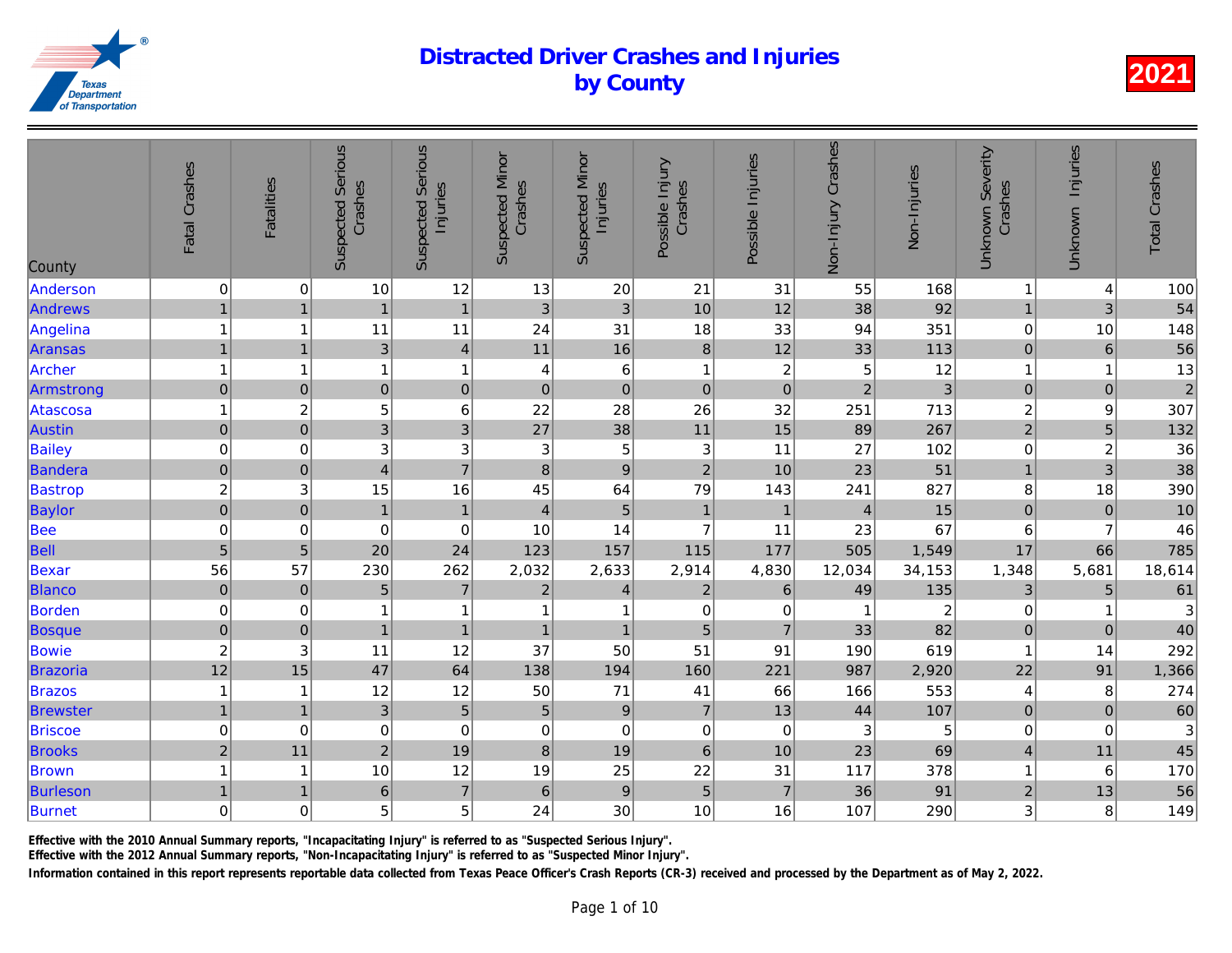| County           | Fatal Crashes            | <b>Fatalities</b> | <b>Suspected Serious</b><br>Crashes | Serious<br>Injuries<br>Suspected | <b>Suspected Minor</b><br>Crashes | <b>Suspected Minor</b><br>Injuries | Possible Injury<br>Crashes | Possible Injuries | Non-Injury Crashes      | Non-Injuries   |
|------------------|--------------------------|-------------------|-------------------------------------|----------------------------------|-----------------------------------|------------------------------------|----------------------------|-------------------|-------------------------|----------------|
| Caldwell         | $\pmb{0}$                | $\boldsymbol{0}$  | 5                                   | $\,8\,$                          | 16                                | 24                                 | 14                         | 22                | 108                     | 352            |
| Calhoun          | $\mathbf 0$              | 0                 | $\boldsymbol{2}$                    | $\overline{c}$                   | $\overline{7}$                    | $\boldsymbol{9}$                   | 12                         | 17                | 112                     | 304            |
| Callahan         | $\pmb{0}$                | $\mathbf 0$       | 3                                   | $\mathbf{3}$                     | $5\phantom{.}$                    | 11                                 | 3                          | $\overline{5}$    | 37                      | 97             |
| Cameron          | 4                        | 4                 | 16                                  | 20                               | 66                                | 86                                 | 93                         | 178               | 425                     | 1,503          |
| Camp             | $\mathbf{1}$             | $\overline{1}$    | $\overline{\mathbf{4}}$             | $\overline{4}$                   | $\overline{\mathbf{4}}$           | $\overline{7}$                     | 14                         | 20                | 50                      | 165            |
| Carson           | $\mathbf 0$              | $\mathbf 0$       | 1                                   | $\mathbf{1}$                     | 1                                 | $\overline{c}$                     | $\sqrt{3}$                 | 5                 | 8                       | 16             |
| Cass             | $\overline{\mathcal{L}}$ | $\,6$             | $\boldsymbol{9}$                    | 11                               | 14                                | 18                                 | 13                         | 25                | 77                      | 233            |
| Castro           | $\pmb{0}$                | 0                 | 0                                   | $\mathbf 0$                      | 1                                 | $\mathbf{1}$                       | $\pmb{0}$                  | 0                 | 1                       | $\overline{a}$ |
| <b>Chambers</b>  | $\mathbf{1}$             | $\overline{1}$    | 3                                   | 3                                | 12                                | 13                                 | 13                         | 19                | 120                     | 328            |
| Cherokee         | $\overline{c}$           | $\overline{c}$    | $\overline{7}$                      | 9                                | 30                                | 41                                 | 15                         | 29                | 165                     | 535            |
| <b>Childress</b> | $\overline{0}$           | $\pmb{0}$         | $\overline{0}$                      | $\mathbf 0$                      | $\mathbf 2$                       | $\overline{4}$                     | $\mathbf{1}$               | $\overline{1}$    | 25                      | 70             |
| Clay             | $\pmb{0}$                | $\mathbf 0$       | $\mathbf 0$                         | $\mathbf 0$                      | 5                                 | 6                                  | $\boldsymbol{2}$           | $\boldsymbol{2}$  | 29                      | 61             |
| Cochran          | $\overline{0}$           | $\mathbf 0$       | $\overline{0}$                      | $\mathbf 0$                      | $\overline{0}$                    | $\overline{0}$                     | $\mathbf 0$                | $\mathbf 0$       | $\overline{2}$          | $\overline{4}$ |
| Coke             | $\mathbf 0$              | 0                 | $\mathbf 0$                         | $\mathbf 0$                      | $\mathbf 0$                       | $\mathbf 0$                        | $\pmb{0}$                  | 0                 | 1                       | $\overline{1}$ |
| Coleman          | $\pmb{0}$                | $\mathbf 0$       | 1                                   | $\mathbf{1}$                     | 5                                 | $\overline{7}$                     | $\mathbf 0$                | 3                 | 14                      | 39             |
| Collin           | 5                        | 5                 | 59                                  | 71                               | 347                               | 465                                | 375                        | 573               | 1,644                   | 5,566          |
| Collingsworth    | $\pmb{0}$                | $\pmb{0}$         | $\pmb{0}$                           | $\boldsymbol{0}$                 | $\pmb{0}$                         | $\pmb{0}$                          | $\mathbf{1}$               | $\overline{1}$    | 6                       | 12             |
| Colorado         | $\mathbf{1}$             | 1                 | 4                                   | $6\phantom{1}6$                  | 12                                | 20                                 | 10                         | 12                | 65                      | 163            |
| Comal            | $\mathbf 2$              | $\overline{2}$    | 23                                  | 28                               | 101                               | 130                                | 81                         | 126               | 471                     | 1,529          |
| Comanche         | $\mathbf{1}$             | 1                 | 5                                   | 5                                | 9                                 | 13                                 | 6                          | 9                 | 46                      | 139            |
| Concho           | $\mathbf 0$              | $\mathbf 0$       | $\overline{2}$                      | 3                                | $\overline{1}$                    | $\mathbf{1}$                       | $\overline{5}$             | 14                | 8                       | 28             |
| Cooke            | $\mathbf{1}$             | 1                 | 4                                   | 4                                | 20                                | 23                                 | 20                         | 27                | 90                      | 315            |
| Coryell          | $\overline{\mathbf{4}}$  | $\overline{4}$    | 10                                  | 11                               | 28                                | 35                                 | 17                         | 23                | 112                     | 317            |
| Cottle           | $\mathbf 0$              | $\mathbf 0$       | $\mathbf 0$                         | $\mathbf 0$                      | $\mathbf 0$                       | $\pmb{0}$                          | $\mathbf 0$                | 0                 | $\Omega$                | $\overline{0}$ |
| Crane            | $\mathbf 0$              | $\mathbf 0$       | $\overline{0}$                      | $\mathbf 0$                      | $\overline{2}$                    | 3                                  | 3                          | $\mathbf{3}$      | 5                       | 21             |
| <b>Crockett</b>  | $\mathbf 0$              | 0                 | $\boldsymbol{2}$                    | $\overline{c}$                   | 3                                 | 5                                  | $\overline{c}$             | 4                 | 5                       | 13             |
| Crosby           | $\mathbf{1}$             | $\mathbf{1}$      | $\overline{0}$                      | $\overline{0}$                   | 4                                 | 9                                  | $\mathbf{1}$               |                   | $\overline{\mathbf{4}}$ | $\bf{8}$       |

Effective with the 2010 Annual Summary reports, "Incapacitating Injury" is referred to as "Suspected Serious Injury".

Effective with the 2012 Annual Summary reports, "Non-Incapacitating Injury" is referred to as "Suspected Minor Injury".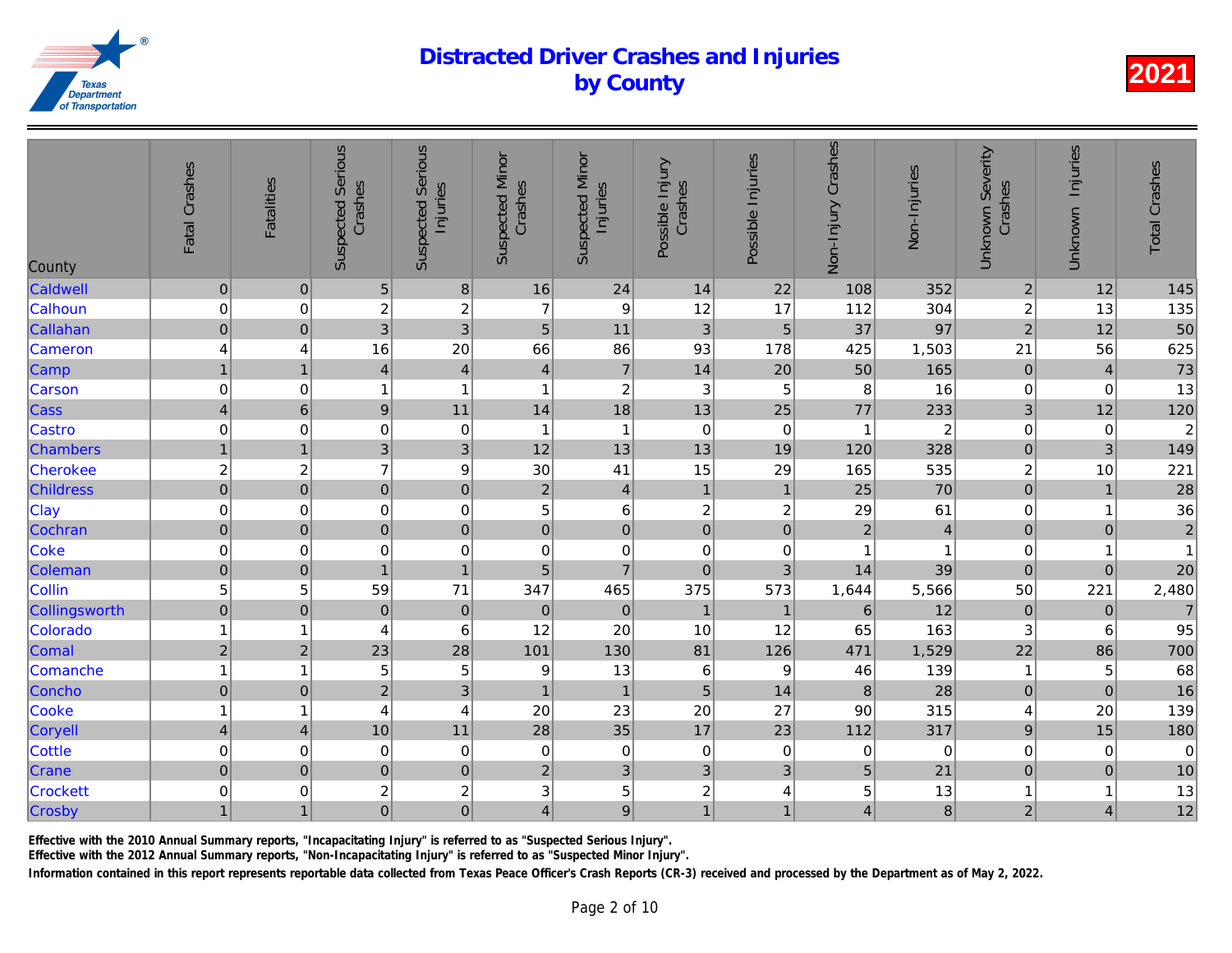| County           | Fatal Crashes             | <b>Fatalities</b> | <b>Suspected Serious</b><br>Crashes | <b>Suspected Serious</b><br>Injuries | <b>Suspected Minor</b><br>Crashes | <b>Suspected Minor</b><br>Injuries | Possible Injury<br>Crashes | Possible Injuries       | Non-Injury Crashes | Non-Injuries   |
|------------------|---------------------------|-------------------|-------------------------------------|--------------------------------------|-----------------------------------|------------------------------------|----------------------------|-------------------------|--------------------|----------------|
| <b>Culberson</b> | $\mathbf 0$               | 0                 | 1                                   | 6                                    | 3                                 | 3                                  | $\pmb{0}$                  | 5                       | 3                  | 11             |
| <b>Dallam</b>    | $\mathbf 0$               | $\mathbf 0$       | $\mathbf 0$                         | $\pmb{0}$                            | $\overline{\mathbf{4}}$           | $\overline{\mathbf{4}}$            | $\pmb{0}$                  | $\mathbf 0$             | 20                 | 46             |
| <b>Dallas</b>    | 21                        | 24                | 212                                 | 252                                  | 957                               | 1,239                              | 1,077                      | 1,630                   | 4,224              | 13,233         |
| Dawson           | $\overline{0}$            | $\pmb{0}$         | $\overline{1}$                      | $\overline{2}$                       | 4                                 | $\overline{\mathbf{4}}$            | $\overline{c}$             | $\overline{2}$          | 43                 | 92             |
| Deaf Smith       | $\pmb{0}$                 | 0                 | 1                                   | $\mathbf{1}$                         | 8                                 | 8                                  | 5                          | 13                      | 33                 | 109            |
| <b>Delta</b>     | $\mathbf 0$               | $\boldsymbol{0}$  | 3                                   | 3                                    | $\overline{4}$                    | 5                                  | $\overline{c}$             | $\overline{4}$          | 15                 | 39             |
| Denton           | $6\phantom{1}6$           | 8                 | 41                                  | 51                                   | 205                               | 253                                | 231                        | 366                     | 1,178              | 3,595          |
| Dewitt           | $\mathbf{1}$              | $\mathbf{1}$      | $\mathfrak{3}$                      | $\mathfrak{3}$                       | 10                                | 10                                 | $\overline{7}$             | $\bf 8$                 | 46                 | 122            |
| Dickens          | $\mathbf 0$               | $\mathbf 0$       | $\boldsymbol{0}$                    | $\mathbf 0$                          | $\overline{c}$                    | $\boldsymbol{2}$                   | $\boldsymbol{0}$           | $\boldsymbol{2}$        | $\mathbf 0$        | $\overline{4}$ |
| Dimmit           | $\mathbf 0$               | $\overline{0}$    | $\mathbf 0$                         | $\pmb{0}$                            | 11                                | 15                                 | $\overline{2}$             | $\overline{2}$          | 17                 | 58             |
| Donley           | $\mathbf 0$               | 0                 | 2                                   | $\overline{c}$                       | $\boldsymbol{2}$                  | $\overline{\mathbf{r}}$            | $\mathbf{1}$               | -1                      | $\overline{4}$     | 12             |
| Duval            | $\overline{0}$            | $\pmb{0}$         | $\overline{1}$                      | $\overline{1}$                       | $\mathbf 0$                       | 3                                  | $\mathbf{1}$               | $\overline{1}$          | 19                 | 69             |
| Eastland         | $\mathbf 0$               | 0                 | 5                                   | 5                                    | 8                                 | 16                                 | $\boldsymbol{9}$           | 13                      | 63                 | 169            |
| Ector            | $\pmb{0}$                 | $\pmb{0}$         | $\overline{7}$                      | 8                                    | 22                                | 26                                 | 31                         | 56                      | 162                | 513            |
| Edwards          | $\mathbf 0$               | $\mathbf 0$       | $\mathbf 0$                         | $\mathbf 0$                          | $\overline{c}$                    | $\boldsymbol{2}$                   | $\mathbf{1}$               | -1                      | 1                  | $\overline{7}$ |
| Ellis            | $\overline{5}$            | $\,$ 6            | 41                                  | 49                                   | 134                               | 179                                | 132                        | 235                     | 648                | 1,947          |
| El Paso          | 13                        | 13                | 41                                  | 49                                   | 356                               | 493                                | 401                        | 656                     | 2,147              | 6,243          |
| Erath            | $\mathbf{1}$              | $\mathbf{1}$      | $\sqrt{5}$                          | $\overline{7}$                       | 22                                | 36                                 | 19                         | 38                      | 89                 | 313            |
| Falls            | $\pmb{0}$                 | 0                 | $\boldsymbol{2}$                    | $\overline{c}$                       | $\mathbf{3}$                      | 4                                  | $\boldsymbol{2}$           | $\overline{c}$          | 17                 | 50             |
| Fannin           | $\ensuremath{\mathsf{3}}$ | 4                 | 17                                  | 23                                   | 36                                | 54                                 | 17                         | 36                      | 153                | 385            |
| Fayette          | $\overline{c}$            | 3                 | 4                                   | 5                                    | 6                                 | 17                                 | 10                         | 12                      | 74                 | 193            |
| Fisher           | $\overline{0}$            | $\mathbf 0$       | $\mathbf 0$                         | $\mathbf 0$                          | $\mathbf 0$                       | $\mathbf 0$                        | $\pmb{0}$                  | $\pmb{0}$               | $\overline{4}$     | $\overline{a}$ |
| Floyd            | $\mathbf{1}$              | 3                 | 4                                   | 5                                    | 5                                 | 5                                  | $\mathbf{1}$               | $\overline{\mathbf{1}}$ | 15                 | 41             |
| Foard            | $\mathbf 0$               | $\mathbf 0$       | $\pmb{0}$                           | $\mathbf 0$                          | $\mathbf 0$                       | $\mathbf 0$                        | $\mathbf 0$                | $\pmb{0}$               | $\overline{1}$     | $\overline{1}$ |
| <b>Fort Bend</b> | $\mathbf{1}$              | $\overline{1}$    | 25                                  | 32                                   | 102                               | 129                                | 104                        | 162                     | 736                | 2,216          |
| Franklin         | $\pmb{0}$                 | $\pmb{0}$         | $\overline{2}$                      | 3                                    | $\,$ 6                            | $\bf8$                             | $\mathbf{3}$               | $\,6$                   | 35                 | 92             |
| Freestone        | 5                         | 5                 | 5                                   | $\overline{7}$                       | 12                                | 16                                 | 11                         | 20                      | 51                 | 163            |
|                  |                           |                   |                                     |                                      |                                   |                                    |                            |                         |                    |                |

Effective with the 2010 Annual Summary reports, "Incapacitating Injury" is referred to as "Suspected Serious Injury".

Effective with the 2012 Annual Summary reports, "Non-Incapacitating Injury" is referred to as "Suspected Minor Injury".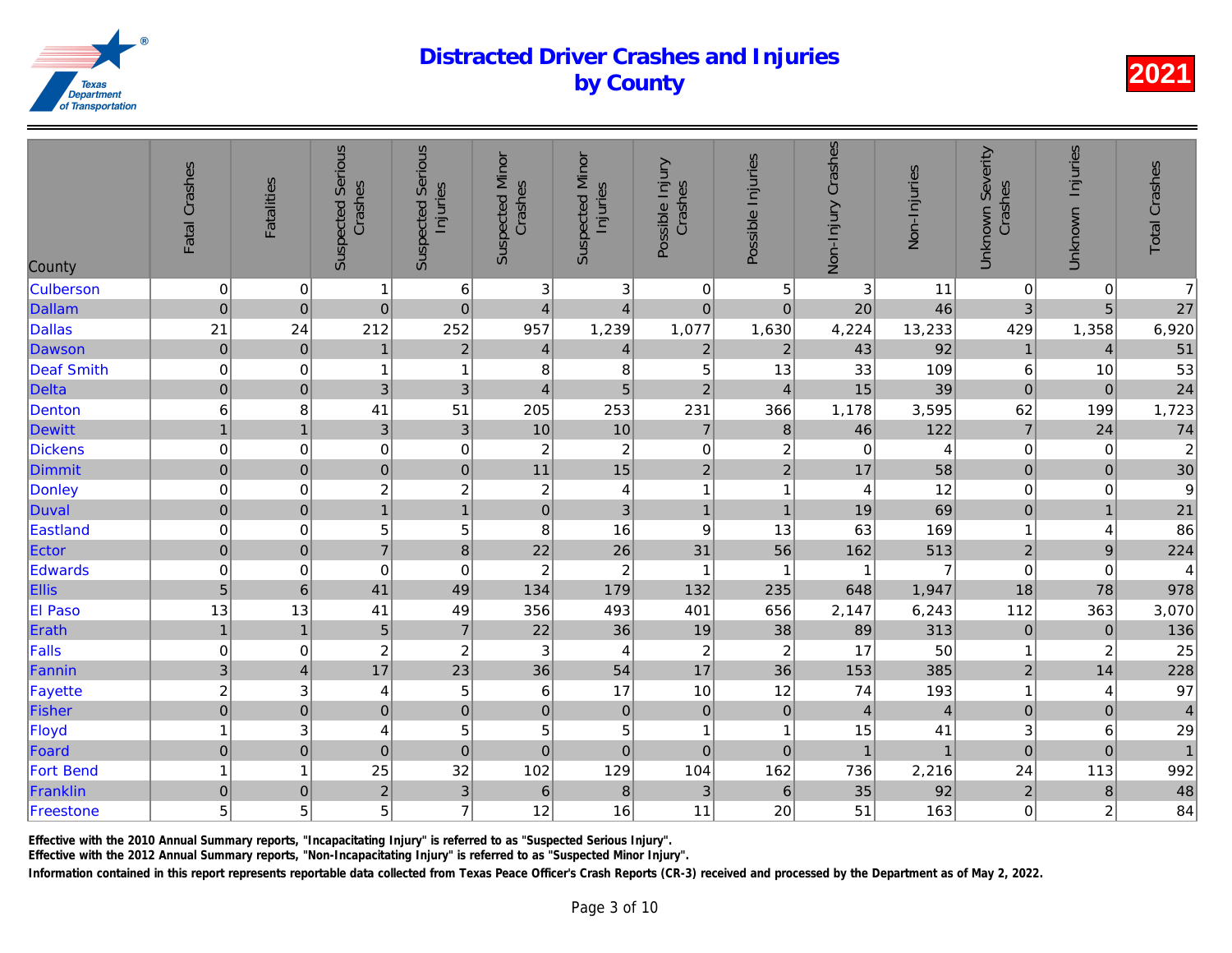| County    | Fatal Crashes           | <b>Fatalities</b>       | <b>Suspected Serious</b><br>Crashes | <b>Suspected Serious</b><br>Injuries | <b>Suspected Minor</b><br>Crashes | <b>Suspected Minor</b><br>Injuries | Possible Injury<br>Crashes | Possible Injuries | Non-Injury Crashes | Non-Injuries    |
|-----------|-------------------------|-------------------------|-------------------------------------|--------------------------------------|-----------------------------------|------------------------------------|----------------------------|-------------------|--------------------|-----------------|
| Frio      | $\mathbf{1}$            | $\mathbf 1$             | 1                                   | $\mathbf{1}$                         | 3                                 | $\ensuremath{\mathsf{3}}$          | $\,6$                      | 12                | 29                 | 66              |
| Gaines    | $\overline{c}$          | $\boldsymbol{2}$        | 5                                   | 5                                    | 5                                 | 9                                  | $\boldsymbol{9}$           | 13                | 28                 | 99              |
| Galveston | $\overline{3}$          | $\mathbf{3}$            | 40                                  | 50                                   | 156                               | 214                                | 161                        | 253               | 1,011              | 3,150           |
| Garza     | $\overline{c}$          | $\overline{c}$          | $\boldsymbol{2}$                    | $\overline{c}$                       | $\overline{c}$                    | $\,6$                              | $\sqrt{3}$                 | 4                 | 34                 | 61              |
| Gillespie | $\mathbf{1}$            | $\overline{1}$          | $\overline{4}$                      | 5                                    | 10                                | 11                                 | $\overline{5}$             | $\,6$             | 53                 | 120             |
| Glasscock | $\mathbf 0$             | 0                       | 1                                   | $\mathbf{1}$                         | 0                                 | $\pmb{0}$                          | $\mathbf 0$                | $\mathbf 0$       | $\mathbf 0$        | $\overline{0}$  |
| Goliad    | $\overline{0}$          | $\pmb{0}$               | $\overline{4}$                      | $\overline{\mathbf{4}}$              | 5                                 | $\,6\,$                            | $\boldsymbol{9}$           | 14                | 20                 | 49              |
| Gonzales  | $\pmb{0}$               | 0                       | $\ensuremath{\mathsf{3}}$           | 3                                    | 3                                 | 5                                  | 12                         | 16                | 48                 | 130             |
| Gray      | $\mathbf 0$             | $\pmb{0}$               | $\overline{1}$                      | $\mathbf{1}$                         | $6\phantom{1}$                    | $\overline{7}$                     | 3                          | $\overline{4}$    | 38                 | 95              |
| Grayson   | 4                       | 4                       | 26                                  | 32                                   | 89                                | 124                                | 106                        | 178               | 290                | 952             |
| Gregg     | 3                       | 3                       | 16                                  | 22                                   | 84                                | 117                                | 103                        | 180               | 422                | 1,341           |
| Grimes    | $\boldsymbol{0}$        | 0                       | 6                                   | $\,6$                                | 20                                | 21                                 | 13                         | 21                | 62                 | 180             |
| Guadalupe | $\overline{1}$          | $\overline{1}$          | 28                                  | 33                                   | 76                                | 95                                 | 95                         | 144               | 683                | 2,132           |
| Hale      | $\mathbf{1}$            | $\overline{1}$          | 1                                   | $\overline{\mathbf{c}}$              | 11                                | 18                                 | 16                         | 23                | 120                | 314             |
| Hall      | $\pmb{0}$               | $\overline{0}$          | $\overline{1}$                      | $\overline{1}$                       | $\mathbf 2$                       | $\overline{4}$                     | $\mathbf{1}$               | $\overline{4}$    | $\mathbf{1}$       | $6\phantom{.}6$ |
| Hamilton  | $\pmb{0}$               | 0                       | 1                                   | $\mathbf{1}$                         | $\overline{7}$                    | $\boldsymbol{9}$                   | $\overline{\mathbf{c}}$    | 5                 | 21                 | 43              |
| Hansford  | $\overline{0}$          | $\pmb{0}$               | $\pmb{0}$                           | $\pmb{0}$                            | $\pmb{0}$                         | $\mathbf 0$                        | $\mathbf{1}$               | 3                 | 5                  | $\overline{9}$  |
| Hardeman  | $\mathbf 0$             | 0                       | 1                                   | $\mathbf{1}$                         | $\overline{\mathbf{1}}$           | 1                                  | 5                          | $\overline{7}$    | 10                 | 27              |
| Hardin    | $\mathbf{1}$            | $\overline{1}$          | $\overline{2}$                      | $\overline{2}$                       | 14                                | 19                                 | $9$                        | 13                | 70                 | 201             |
| Harris    | 15                      | 16                      | 269                                 | 306                                  | 1,034                             | 1,408                              | 1,738                      | 2,752             | 8,405              | 25,000          |
| Harrison  | $\overline{3}$          | $\overline{4}$          | 13                                  | 17                                   | 26                                | 46                                 | 33                         | 59                | 169                | 539             |
| Hartley   | $\mathbf 0$             | 0                       | $\mathbf 0$                         | $\mathbf 0$                          | 4                                 | 5                                  | $\mathbf{1}$               | 3                 | 11                 | 35              |
| Haskell   | $\pmb{0}$               | $\mathbf 0$             | $\mathbf{1}$                        | $\mathbf{1}$                         | $\mathfrak{S}$                    | $\overline{4}$                     | $\overline{2}$             | $\overline{2}$    | $\mathfrak{Z}$     | $\overline{9}$  |
| Hays      | $\overline{c}$          | $\overline{\mathbf{c}}$ | 27                                  | 32                                   | 123                               | 167                                | 100                        | 168               | 641                | 1,993           |
| Hemphill  | $\pmb{0}$               | $\overline{0}$          | $\pmb{0}$                           | $\bf 0$                              | $\mathbf 0$                       | $\pmb{0}$                          | $\mathbf 0$                | $\mathbf 0$       | 20                 | 35              |
| Henderson | $\overline{\mathbf{c}}$ | $\overline{c}$          | 17                                  | 22                                   | 26                                | 40                                 | 31                         | 47                | 150                | 446             |
| Hidalgo   | $\overline{4}$          | 4                       | 18                                  | 24                                   | 131                               | 205                                | 344                        | 587               | 938                | 3,306           |
|           |                         |                         |                                     |                                      |                                   |                                    |                            |                   |                    |                 |

Effective with the 2010 Annual Summary reports, "Incapacitating Injury" is referred to as "Suspected Serious Injury".

Effective with the 2012 Annual Summary reports, "Non-Incapacitating Injury" is referred to as "Suspected Minor Injury".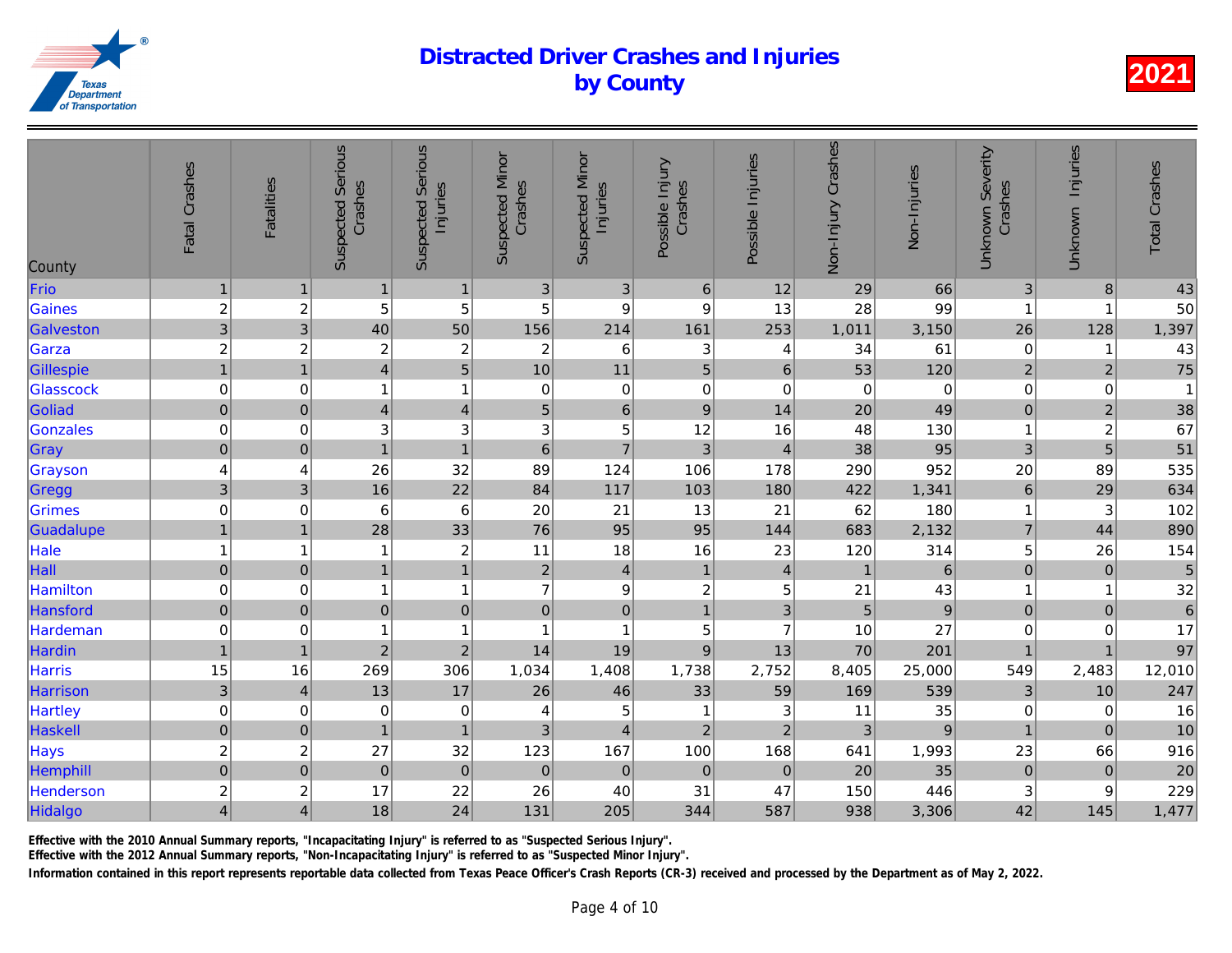| County            | Fatal Crashes  | <b>Fatalities</b> | <b>Suspected Serious</b><br>Crashes | Serious<br>Injuries<br>Suspected | <b>Suspected Minor</b><br>Crashes | <b>Suspected Minor</b><br>Injuries | Possible Injury<br>Crashes | Possible Injuries | Non-Injury Crashes | Non-Injuries   |
|-------------------|----------------|-------------------|-------------------------------------|----------------------------------|-----------------------------------|------------------------------------|----------------------------|-------------------|--------------------|----------------|
| Hill              | 3              | 3                 | 5                                   | $\sqrt{5}$                       | 8                                 | $\boldsymbol{9}$                   | 20                         | 24                | 155                | 428            |
| Hockley           | $\mathbf{1}$   | $\overline{1}$    | $\mathbf{1}$                        | $\overline{2}$                   | $\bf8$                            | 15                                 | 5                          | $\overline{7}$    | 29                 | 75             |
| Hood              | $\pmb{0}$      | 0                 | 5                                   | $\boldsymbol{9}$                 | $\overline{7}$                    | $\boldsymbol{9}$                   | $\,6$                      | 8                 | 34                 | 100            |
| <b>Hopkins</b>    | $\sqrt{2}$     | 3                 | $\overline{2}$                      | $\overline{2}$                   | 16                                | 20                                 | $\boldsymbol{8}$           | 17                | 74                 | 194            |
| Houston           | $\overline{c}$ | $\overline{c}$    | $\boldsymbol{0}$                    | $\mathbf{1}$                     | $\boldsymbol{9}$                  | $\boldsymbol{9}$                   | $\overline{4}$             | 11                | 34                 | 93             |
| Howard            | $\overline{1}$ | $\overline{2}$    | $\overline{0}$                      | $\mathbf 0$                      | $\overline{2}$                    | $\overline{2}$                     | $\overline{2}$             | $\mathbf{3}$      | 27                 | 63             |
| Hudspeth          | $\mathbf{1}$   | 1                 |                                     | $\overline{c}$                   | $\boldsymbol{2}$                  | $6\phantom{1}6$                    | $\overline{c}$             | $\boldsymbol{2}$  | $\overline{7}$     | 12             |
| Hunt              | $\overline{5}$ | $\overline{5}$    | 26                                  | 30                               | 55                                | 74                                 | 75                         | 120               | 253                | 927            |
| Hutchinson        | $\pmb{0}$      | 0                 | 1                                   | $\overline{c}$                   | 4                                 | $\mathbf 5$                        | 4                          | 4                 | 60                 | 155            |
| Irion             | $\mathbf{1}$   | $\overline{1}$    | $\mathbf 0$                         | $\mathbf 0$                      | $\pmb{0}$                         | $\mathsf{O}\xspace$                | $\mathbf 0$                | $\mathbf{0}$      | $\mathbf{1}$       | $\overline{a}$ |
| Jack              | $\pmb{0}$      | $\mathbf 0$       | 0                                   | $\mathbf 0$                      | 0                                 | $\pmb{0}$                          | $\mathbf{1}$               | -1                | 15                 | 33             |
| Jackson           | $\mathbf{1}$   | $\overline{1}$    | $\overline{3}$                      | $\overline{3}$                   | $\overline{2}$                    | 6                                  | $\overline{\mathbf{4}}$    | $\overline{7}$    | 34                 | 97             |
| $\sf Jasper$      | $\pmb{0}$      | 0                 | $\overline{\mathbf{c}}$             | $\overline{c}$                   | 11                                | 13                                 | 11                         | 16                | 89                 | 278            |
| <b>Jeff Davis</b> | $\pmb{0}$      | $\pmb{0}$         | $\mathbf 0$                         | $\mathbf 0$                      | $\mathbf 0$                       | $\mathbf 0$                        | $\mathbf 0$                | $\pmb{0}$         | $\overline{1}$     | $\overline{1}$ |
| <b>Jefferson</b>  | 5              | 6                 | 21                                  | 24                               | 67                                | 89                                 | 59                         | 98                | 322                | 1,031          |
| Jim Hogg          | $\pmb{0}$      | $\boldsymbol{0}$  | $\mathbf 0$                         | $\boldsymbol{0}$                 | $\mathbf{1}$                      | $\sqrt{2}$                         | $\pmb{0}$                  | $\mathbf{1}$      | $\overline{1}$     | 18             |
| <b>Jim Wells</b>  | $\mathbf 0$    | 0                 | $\mathbf 0$                         | $\mathbf 0$                      | 12                                | 15                                 | 15                         | 23                | 51                 | 153            |
| Johnson           | $\overline{2}$ | $\overline{2}$    | 20                                  | 21                               | 35                                | 50                                 | 51                         | 71                | 261                | 746            |
| Jones             | $\mathbf{1}$   | $\boldsymbol{2}$  | 1                                   | $\mathbf{1}$                     | $\overline{7}$                    | 11                                 | $\boldsymbol{2}$           | 4                 | 14                 | 29             |
| Karnes            | $\mathbf 0$    | $\mathbf 0$       | $\pmb{0}$                           | $\mathbf 0$                      | $\overline{5}$                    | $\,6\,$                            | $\overline{7}$             | $\bf 8$           | 36                 | 91             |
| Kaufman           | 5              | 6                 | 20                                  | 26                               | 53                                | 73                                 | 72                         | 118               | 333                | 1,098          |
| Kendall           | $\mathbf{1}$   | $\overline{1}$    | $\overline{4}$                      | $\overline{a}$                   | 19                                | 26                                 | 16                         | 26                | 201                | 554            |
| Kenedy            | $\pmb{0}$      | 0                 | 1                                   | $\overline{c}$                   | 0                                 | $\,0\,$                            | $\pmb{0}$                  | 0                 | 5                  | 9              |
| Kent              | $\mathbf 0$    | $\mathbf 0$       | $\mathbf 0$                         | $\overline{0}$                   | $\pmb{0}$                         | $\mathbf 0$                        | $\mathbf 0$                | $\mathbf 0$       | 1                  | $\overline{1}$ |
| Kerr              | $\overline{c}$ | 4                 | $\boldsymbol{9}$                    | 9                                | 28                                | 35                                 | 45                         | 71                | 187                | 555            |
| Kimble            | $\mathbf{1}$   | $\overline{1}$    | $\overline{1}$                      | $\mathbf{1}$                     | $\mathbf 2$                       | $\sqrt{2}$                         | $\mathsf 3$                | $\bf 8$           | $\overline{7}$     | 15             |
| King              | $\mathbf 0$    | 0                 | $\mathbf 0$                         | 0                                | 0                                 | $\mathbf 0$                        | $\overline{c}$             | 2                 | $\overline{c}$     | $\overline{a}$ |
|                   |                |                   |                                     |                                  |                                   |                                    |                            |                   |                    |                |

Effective with the 2010 Annual Summary reports, "Incapacitating Injury" is referred to as "Suspected Serious Injury".

Effective with the 2012 Annual Summary reports, "Non-Incapacitating Injury" is referred to as "Suspected Minor Injury".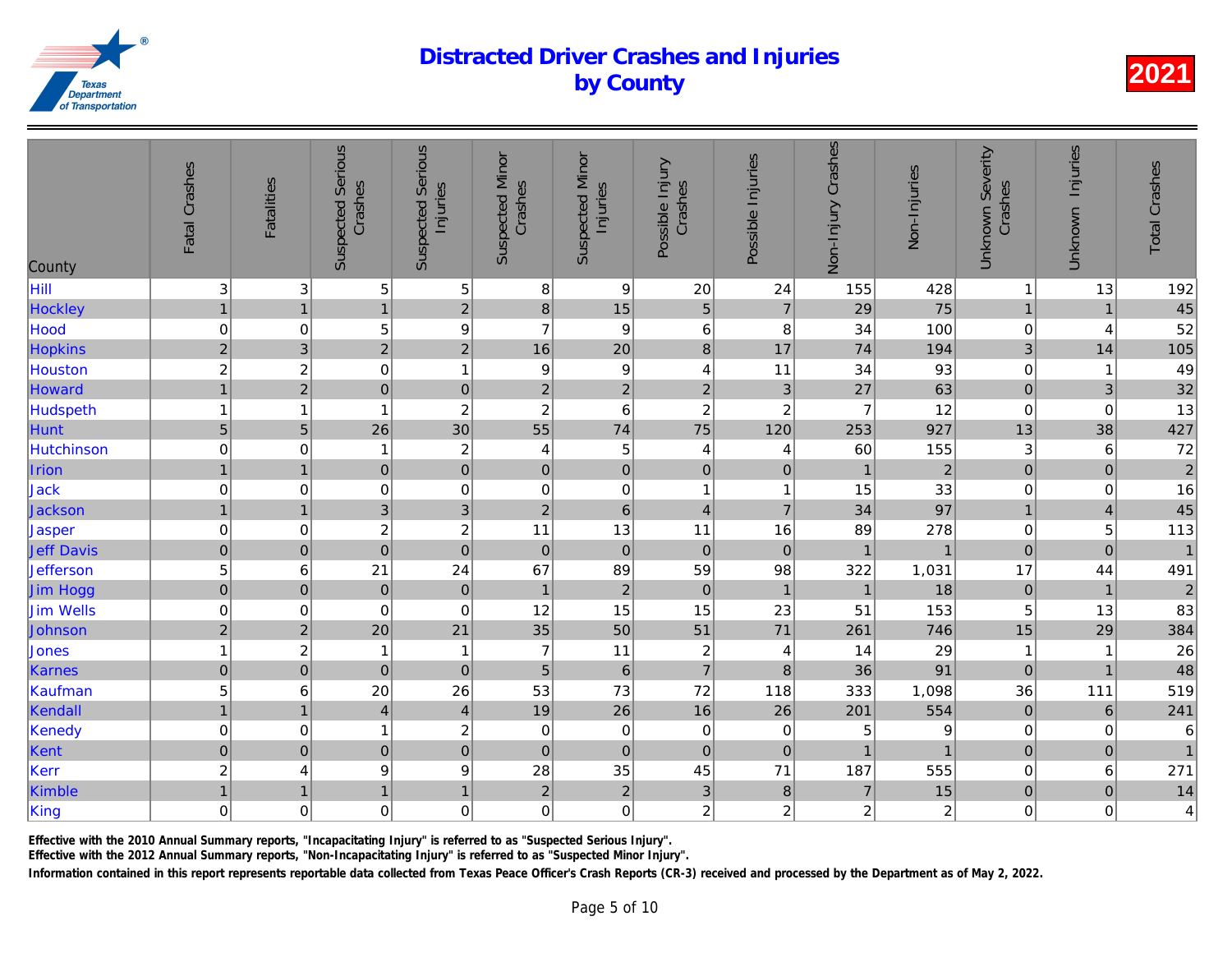| County          | Fatal Crashes           | Fatalities              | <b>Suspected Serious</b><br>Crashes | <b>Suspected Serious</b><br>Injuries | <b>Suspected Minor</b><br>Crashes | <b>Suspected Minor</b><br>Injuries | Possible Injury<br>Crashes | Possible Injuries         | Non-Injury Crashes | Non-Injuries            |
|-----------------|-------------------------|-------------------------|-------------------------------------|--------------------------------------|-----------------------------------|------------------------------------|----------------------------|---------------------------|--------------------|-------------------------|
| Kinney          | $\pmb{0}$               | $\pmb{0}$               | $\pmb{0}$                           | $\mathbf 0$                          | $\pmb{0}$                         | $\pmb{0}$                          | $\sqrt{2}$                 | $\sqrt{5}$                | 3                  | 12                      |
| Kleberg         | $\mathbf 0$             | 0                       | 1                                   | $\overline{1}$                       | 12                                | 15                                 | 17                         | 20                        | 99                 | 291                     |
| Knox            | $\pmb{0}$               | $\mathbf 0$             | $\overline{2}$                      | $\mathbf 2$                          | $\pmb{0}$                         | $\pmb{0}$                          | $\pmb{0}$                  | $\mathbf{3}$              | $\overline{4}$     | $\boldsymbol{8}$        |
| Lamar           | $\overline{c}$          | $\overline{\mathbf{c}}$ | 4                                   | 5                                    | 14                                | 22                                 | 14                         | 17                        | 86                 | 274                     |
| Lamb            | $\overline{2}$          | 3                       | $\vert 4 \vert$                     | $\overline{5}$                       | 8                                 | 22                                 | $\ensuremath{\mathsf{3}}$  | $\boldsymbol{8}$          | 32                 | 116                     |
| Lampasas        | $\mathbf 0$             | 0                       | 4                                   | $\,6$                                | 10                                | 15                                 | $\boldsymbol{9}$           | 14                        | 36                 | 137                     |
| La Salle        | $\overline{2}$          | 3                       | $\overline{0}$                      | $\overline{2}$                       | $\overline{7}$                    | 17                                 | $\mathbf{1}$               | $\mathbf{3}$              | $\overline{7}$     | 16                      |
| Lavaca          | $\mathbf{1}$            | 1                       | $\mathbf{1}$                        | $\mathbf{1}$                         | 3                                 | $\ensuremath{\mathsf{3}}$          | 4                          | $\boldsymbol{9}$          | 49                 | 105                     |
| Lee             | $\mathbf{1}$            | $\overline{1}$          | $\vert 4 \vert$                     | $\overline{5}$                       | 11                                | 16                                 | $\overline{7}$             | 11                        | 53                 | 157                     |
| Leon            | $\sqrt{3}$              | $\overline{7}$          | $\overline{c}$                      | $\boldsymbol{9}$                     | 16                                | 17                                 | 5                          | 8                         | 40                 | 128                     |
| Liberty         | $\mathbf{1}$            | $\overline{1}$          | 15                                  | 21                                   | 27                                | 38                                 | 36                         | 52                        | 153                | 542                     |
| Limestone       | $\boldsymbol{0}$        | 0                       | 4                                   | 10                                   | $\overline{7}$                    | 13                                 | 10                         | 13                        | 49                 | 142                     |
| Lipscomb        | $\pmb{0}$               | $\mathbf 0$             | $\overline{0}$                      | $\pmb{0}$                            | $\mathbf 0$                       | $\overline{0}$                     | $\pmb{0}$                  | $\pmb{0}$                 | $\mathfrak{S}$     | $\boldsymbol{8}$        |
| <b>Live Oak</b> | $\pmb{0}$               | 0                       | 3                                   | $\overline{\mathbf{4}}$              | 4                                 | $\,6\,$                            | $\overline{c}$             | 6                         | 36                 | 128                     |
| Llano           | $\mathbf{1}$            | $\overline{1}$          | $\overline{3}$                      | $\overline{5}$                       | 14                                | 16                                 | $\overline{9}$             | 16                        | 94                 | 249                     |
| Loving          | $\pmb{0}$               | 0                       | $\mathbf 0$                         | $\boldsymbol{0}$                     | 1                                 | $\overline{1}$                     | $\mathbf 0$                | 0                         | 3                  | 6                       |
| Lubbock         | $\overline{1}$          | $\overline{1}$          | $\overline{3}$                      | $\overline{4}$                       | 36                                | 45                                 | 87                         | 125                       | 197                | 576                     |
| Lynn            | $\mathbf 1$             | 1                       | $\mathbf{1}$                        | $\overline{\mathbf{c}}$              | 1                                 | 1                                  | $\mathbf 0$                | 0                         | 9                  | 18                      |
| Madison         | $\mathbf{1}$            | $\overline{1}$          | $\overline{3}$                      | $\overline{4}$                       | 14                                | 18                                 | 10                         | 17                        | 53                 | 165                     |
| <b>Marion</b>   | $\pmb{0}$               | 0                       | $\mathbf 0$                         | $\boldsymbol{0}$                     | 4                                 | $\overline{4}$                     | 3                          | $\sqrt{5}$                | 19                 | 63                      |
| <b>Martin</b>   | $\mathbf{1}$            | $\overline{1}$          | $\overline{2}$                      | $\overline{a}$                       | $\overline{c}$                    | $\ensuremath{\mathsf{3}}$          | $\overline{a}$             | $\ensuremath{\mathsf{3}}$ | 11                 | 33                      |
| Mason           | $\pmb{0}$               | 0                       | 0                                   | $\mathbf 0$                          | $\pmb{0}$                         | $\mathbf 0$                        | $\mathbf 0$                | $\,0\,$                   | $\overline{c}$     | $\overline{\mathbf{c}}$ |
| Matagorda       | $\overline{2}$          | $\overline{2}$          | $\overline{7}$                      | 10                                   | 35                                | 56                                 | 17                         | 26                        | 99                 | 282                     |
| <b>Maverick</b> | $\pmb{0}$               | 0                       | 4                                   | 5                                    | 15                                | 20                                 | 53                         | 106                       | 224                | 752                     |
| McCulloch       | $\mathbf{1}$            | $\overline{1}$          | $\mathbf{1}$                        | $\overline{2}$                       | $\overline{7}$                    | $\overline{7}$                     | 5                          | 5                         | 21                 | 67                      |
| <b>McLennan</b> | $\overline{\mathbf{c}}$ | $\overline{\mathbf{c}}$ | 30                                  | 34                                   | 95                                | 128                                | 150                        | 250                       | 685                | 2,151                   |
| McMullen        | $\overline{0}$          | $\pmb{0}$               | 0                                   | $\mathbf 0$                          | $\overline{1}$                    | $\mathbf{1}$                       | $\mathbf 0$                | $\pmb{0}$                 | $\mathbf{1}$       | $\overline{1}$          |

Effective with the 2010 Annual Summary reports, "Incapacitating Injury" is referred to as "Suspected Serious Injury".

Effective with the 2012 Annual Summary reports, "Non-Incapacitating Injury" is referred to as "Suspected Minor Injury".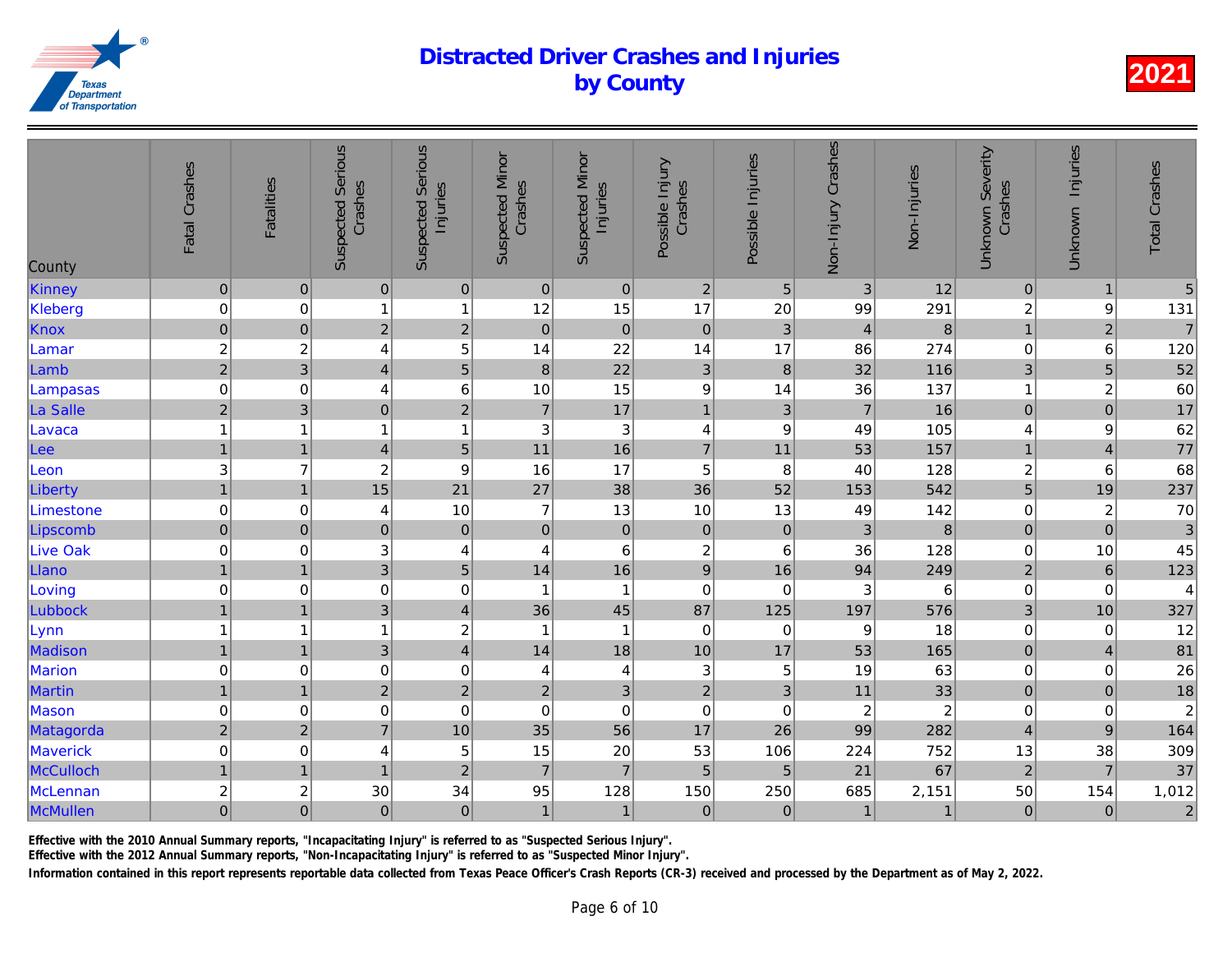| County            | Fatal Crashes           | <b>Fatalities</b>       | <b>Suspected Serious</b><br>Crashes | Serious<br>Injuries<br>Suspected | <b>Suspected Minor</b><br>Crashes | <b>Suspected Minor</b><br>Injuries | Possible Injury<br>Crashes | Possible Injuries | Non-Injury Crashes | Non-Injuries   |
|-------------------|-------------------------|-------------------------|-------------------------------------|----------------------------------|-----------------------------------|------------------------------------|----------------------------|-------------------|--------------------|----------------|
| Medina            | $\boldsymbol{2}$        | $\overline{\mathbf{c}}$ | 9                                   | 10                               | 14                                | 21                                 | 25                         | 51                | 99                 | 303            |
| Menard            | $\overline{0}$          | $\pmb{0}$               | $\mathbf{1}$                        | $\mathbf{1}$                     | $\mathbf{1}$                      | $\mathbf{1}$                       | $\overline{c}$             | $\overline{4}$    | 12                 | 27             |
| Midland           | $\mathbf{1}$            | 1                       | 10                                  | 10                               | 26                                | 32                                 | 44                         | 75                | 167                | 493            |
| Milam             | $\overline{0}$          | $\pmb{0}$               | $\mathbf{3}$                        | $\mathbf{3}$                     | 11                                | 20                                 | 19                         | 31                | 64                 | 213            |
| Mills             | $\mathbf 0$             | 0                       | 0                                   | $\mathbf 0$                      | 3                                 | $\overline{4}$                     | 5                          | $\overline{7}$    | 12                 | 35             |
| <b>Mitchell</b>   | $\mathbf 0$             | $\overline{0}$          | $\overline{2}$                      | $\overline{2}$                   | $\overline{1}$                    | $\overline{2}$                     | $\mathbf{1}$               | $\overline{2}$    | $\overline{7}$     | 21             |
| Montague          | $\overline{c}$          | 3                       | 1                                   | $\mathbf{1}$                     | $\ensuremath{\mathsf{3}}$         | 4                                  | 10                         | 24                | 58                 | 166            |
| Montgomery        | $\overline{3}$          | $\overline{4}$          | 42                                  | 47                               | 192                               | 252                                | 228                        | 372               | 1,351              | 4,563          |
| Moore             | $\mathbf 0$             | $\mathbf 0$             | $\boldsymbol{0}$                    | $\mathbf 0$                      | $\boldsymbol{2}$                  | $\sqrt{2}$                         | $\boldsymbol{2}$           | $\boldsymbol{2}$  | 26                 | 73             |
| <b>Morris</b>     | $\mathbf 0$             | $\overline{0}$          | 5                                   | $\overline{7}$                   | $\boldsymbol{9}$                  | 12                                 | $\overline{\mathbf{4}}$    | 5                 | 30                 | 95             |
| Motley            | $\mathbf 0$             | 0                       | 1                                   | $\mathbf{1}$                     | $\mathbf 0$                       | $\mathbf{1}$                       | $\mathbf 0$                | $\mathbf 0$       | $\overline{c}$     | 3              |
| Nacogdoches       | $\overline{2}$          | $\mathbf{3}$            | 6                                   | $\bf{8}$                         | $\bf8$                            | 17                                 | 17                         | 29                | 67                 | 234            |
| Navarro           | $\overline{\mathbf{4}}$ | 4                       | 13                                  | 15                               | 16                                | 26                                 | 25                         | 41                | 149                | 490            |
| <b>Newton</b>     | $\mathbf 0$             | $\mathbf 0$             | $\pmb{0}$                           | $\mathbf 0$                      | $\mathbf{1}$                      | $\overline{1}$                     | $\overline{2}$             | $\overline{2}$    | 16                 | 41             |
| Nolan             | $\mathbf{1}$            | 1                       | 3                                   | 4                                | 13                                | 19                                 | 11                         | 15                | 93                 | 309            |
| <b>Nueces</b>     | $\delta$                | $\bf 8$                 | 15                                  | 24                               | 71                                | 84                                 | 66                         | 104               | 399                | 1,253          |
| Ochiltree         | $\boldsymbol{0}$        | 0                       | $\mathbf 0$                         | $\pmb{0}$                        | $\boldsymbol{2}$                  | $\sqrt{2}$                         | $\mathbf{1}$               | $\mathbf{3}$      | $\overline{7}$     | 17             |
| Oldham            | $\mathbf 2$             | $\overline{2}$          | $\pmb{0}$                           | $\overline{0}$                   | $\mathbf 0$                       | $\overline{1}$                     | $\mathbf 0$                | $\mathbf 0$       | $\pmb{0}$          | $\overline{O}$ |
| Orange            | $\mathbf{1}$            | 1                       | 6                                   | $\overline{7}$                   | 18                                | 29                                 | 29                         | 39                | 146                | 425            |
| <b>Palo Pinto</b> | $\mathbf 0$             | $\mathbf 0$             | $\overline{4}$                      | $\overline{9}$                   | 21                                | 29                                 | 19                         | 26                | 113                | 385            |
| Panola            | $\overline{c}$          | $\overline{\mathbf{c}}$ | 1                                   | $\mathbf{1}$                     | $\overline{7}$                    | 8                                  | 5                          | $\overline{7}$    | 30                 | 104            |
| Parker            | $\overline{0}$          | $\pmb{0}$               | 21                                  | 27                               | 66                                | 94                                 | 65                         | 107               | 377                | 1,261          |
| Parmer            | $\mathbf 0$             | 0                       | $\pmb{0}$                           | 0                                | 4                                 | $\mathbf 5$                        | $\pmb{0}$                  | -1                | 8                  | 24             |
| Pecos             | $\mathbf{1}$            | $\overline{1}$          | $\overline{2}$                      | $\overline{c}$                   | $\overline{4}$                    | 5                                  | $\overline{4}$             | $\overline{4}$    | 24                 | 52             |
| Polk              | $\pmb{0}$               | $\mathbf 0$             | 11                                  | 16                               | 14                                | 20                                 | 18                         | 28                | 109                | 373            |
| Potter            | 3                       | 3                       | 14                                  | 18                               | 45                                | 59                                 | 52                         | 70                | 347                | 942            |
| Presidio          | $\mathbf 0$             | 0                       | $\mathbf 0$                         | 0                                | $\overline{1}$                    | $\mathbf{1}$                       | $\boldsymbol{0}$           | 0                 | 10                 | 21             |
|                   |                         |                         |                                     |                                  |                                   |                                    |                            |                   |                    |                |

Effective with the 2010 Annual Summary reports, "Incapacitating Injury" is referred to as "Suspected Serious Injury".

Effective with the 2012 Annual Summary reports, "Non-Incapacitating Injury" is referred to as "Suspected Minor Injury".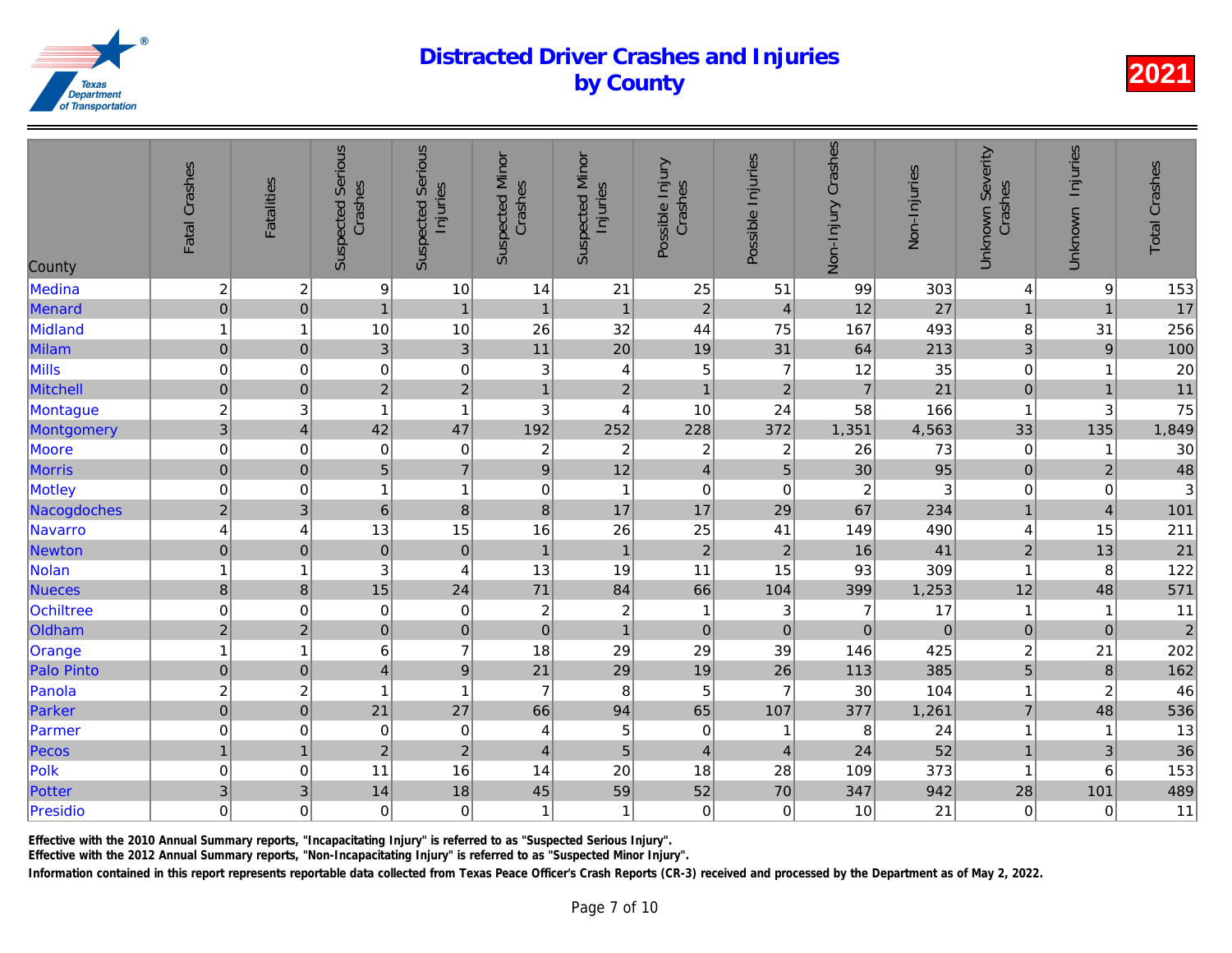| County               | Fatal Crashes             | <b>Fatalities</b> | <b>Suspected Serious</b><br>Crashes | Serious<br>Injuries<br>Suspected | <b>Suspected Minor</b><br>Crashes | <b>Suspected Minor</b><br>Injuries | Possible Injury<br>Crashes | Possible Injuries | Non-Injury Crashes | Non-Injuries   |
|----------------------|---------------------------|-------------------|-------------------------------------|----------------------------------|-----------------------------------|------------------------------------|----------------------------|-------------------|--------------------|----------------|
| Rains                | $\pmb{0}$                 | $\overline{0}$    | $\overline{1}$                      | 1                                | $\overline{7}$                    | $\bf 8$                            | $\overline{4}$             | 12                | 20                 | 66             |
| Randall              | $\mathbf 0$               | 0                 | 5                                   | 5                                | 37                                | 48                                 | 37                         | 64                | 272                | 731            |
| Reagan               | $\mathbf 0$               | $\pmb{0}$         | $\mathbf 0$                         | $\mathbf 0$                      | $\mathbf{1}$                      | $\mathbf{1}$                       | $\sqrt{3}$                 | $\mathbf{3}$      | $\bf 8$            | 25             |
| Real                 | $\mathbf 0$               | 0                 | $\overline{c}$                      | $\overline{c}$                   | $\ensuremath{\mathsf{3}}$         | $\ensuremath{\mathsf{3}}$          | $\boldsymbol{0}$           | $\pmb{0}$         | 5                  | 12             |
| <b>Red River</b>     | $\pmb{0}$                 | $\pmb{0}$         | $\overline{0}$                      | $\overline{0}$                   | $\mathbf 0$                       | $\overline{0}$                     | $\overline{c}$             | $\overline{2}$    | $\overline{7}$     | 17             |
| <b>Reeves</b>        | $\ensuremath{\mathsf{3}}$ | 3                 | $\sqrt{3}$                          | 5                                | 5                                 | 10                                 | $6\phantom{1}$             | $\overline{7}$    | 42                 | 105            |
| Refugio              | $\overline{0}$            | $\pmb{0}$         | $\overline{3}$                      | $\overline{3}$                   | 5                                 | $\overline{5}$                     | $\,6\,$                    | 16                | 37                 | 105            |
| <b>Roberts</b>       | $\pmb{0}$                 | 0                 | $\mathbf 0$                         | 0                                | $\overline{\mathbf{1}}$           | 1                                  | $\pmb{0}$                  | $\mathbf 0$       | $\mathbf 0$        | $\overline{a}$ |
| Robertson            | $\mathbf{1}$              | $\overline{1}$    | 5                                   | $\,$ 6 $\,$                      | 5                                 | $\overline{7}$                     | $\overline{5}$             | $\overline{7}$    | 55                 | 155            |
| Rockwall             | $\overline{\mathbf{c}}$   | $\overline{c}$    | 6                                   | $6\phantom{1}6$                  | 44                                | 54                                 | 74                         | 106               | 410                | 1,361          |
| Runnels              | $\overline{0}$            | $\boldsymbol{0}$  | $\overline{2}$                      | $\overline{c}$                   | $\mathbf{1}$                      | $\mathbf 2$                        | $\overline{2}$             | 3                 | 10                 | 26             |
| <b>Rusk</b>          | $\overline{c}$            | $\overline{c}$    | 4                                   | 6                                | 29                                | 38                                 | 41                         | 71                | 125                | 366            |
| Sabine               | $\overline{0}$            | $\pmb{0}$         | $\mathbf{1}$                        | $\overline{1}$                   | $\overline{2}$                    | $\overline{2}$                     | $\pmb{0}$                  | $\pmb{0}$         | $\mathbf{3}$       | $\bf{8}$       |
| <b>San Augustine</b> | $\mathbf 0$               | $\mathbf 0$       | $\mathbf 0$                         | $\mathbf 0$                      | $\mathbf 0$                       | $\mathbf 0$                        | $\overline{c}$             | $\,$ 5 $\,$       | 18                 | 41             |
| San Jacinto          | $\mathbf{1}$              | $\overline{2}$    | $\mathfrak{S}$                      | $\mathfrak{3}$                   | $\overline{\mathbf{4}}$           | $6\phantom{a}$                     | $\overline{2}$             | $\overline{7}$    | 19                 | 49             |
| San Patricio         | $\overline{\mathbf{c}}$   | $\overline{c}$    | 14                                  | 15                               | 18                                | 28                                 | 23                         | 29                | 161                | 460            |
| <b>San Saba</b>      | $\pmb{\mathsf{O}}$        | $\mathbf 0$       | $\mathfrak{S}$                      | $\mathbf{3}$                     | $\mathbf 0$                       | $\mathbf 2$                        | $\mathbf{3}$               | $\overline{5}$    | 15                 | 41             |
| Schleicher           | $\pmb{0}$                 | 0                 | $\mathbf 0$                         | 0                                | $\boldsymbol{2}$                  | $\boldsymbol{2}$                   | $\pmb{0}$                  | 0                 | 3                  | $\overline{7}$ |
| <b>Scurry</b>        | $\overline{0}$            | $\mathbf 0$       | $\overline{2}$                      | $\overline{2}$                   | 12                                | 22                                 | $\overline{c}$             | $\overline{4}$    | 66                 | 196            |
| Shackelford          | $\pmb{0}$                 | $\mathbf 0$       | $\pmb{0}$                           | $\pmb{0}$                        | $\mathbf 0$                       | $\pmb{0}$                          | $\mathbf 0$                | 0                 | 6                  | 16             |
| Shelby               | $\mathbf 0$               | $\pmb{0}$         | $\overline{2}$                      | $\overline{2}$                   | $\bf 8$                           | 12                                 | 20                         | 38                | 51                 | 151            |
| Sherman              | $\pmb{0}$                 | 0                 | $\mathbf 0$                         | $\mathbf 0$                      | $\boldsymbol{2}$                  | $\ensuremath{\mathsf{3}}$          | $\pmb{0}$                  | 0                 | 7                  | 18             |
| <b>Smith</b>         | $\boldsymbol{6}$          | $6\phantom{1}$    | 21                                  | 27                               | 65                                | 89                                 | 101                        | 171               | 352                | 1,134          |
| Somervell            | $\mathbf 0$               | $\mathbf 0$       | 1                                   | $\overline{c}$                   | $\overline{7}$                    | $\boldsymbol{9}$                   | 5                          | 9                 | 52                 | 150            |
| <b>Starr</b>         | $\mathbf{1}$              | $\overline{1}$    | $\overline{2}$                      | $\overline{3}$                   | 11                                | 12                                 | 28                         | 60                | 200                | 686            |
| <b>Stephens</b>      | $\mathbf{1}$              | 1                 | 3                                   | 3                                | $\overline{\mathbf{c}}$           | $\mathbf 5$                        | $\boldsymbol{9}$           | 11                | 23                 | 73             |
| Sterling             | $\mathbf 0$               | $\mathbf 0$       | $\mathbf 0$                         | $\mathbf 0$                      | $\mathbf 0$                       | $\overline{0}$                     | $\mathbf 0$                | $\mathbf 0$       | $\overline{2}$     | $\overline{a}$ |

Effective with the 2010 Annual Summary reports, "Incapacitating Injury" is referred to as "Suspected Serious Injury".

Effective with the 2012 Annual Summary reports, "Non-Incapacitating Injury" is referred to as "Suspected Minor Injury".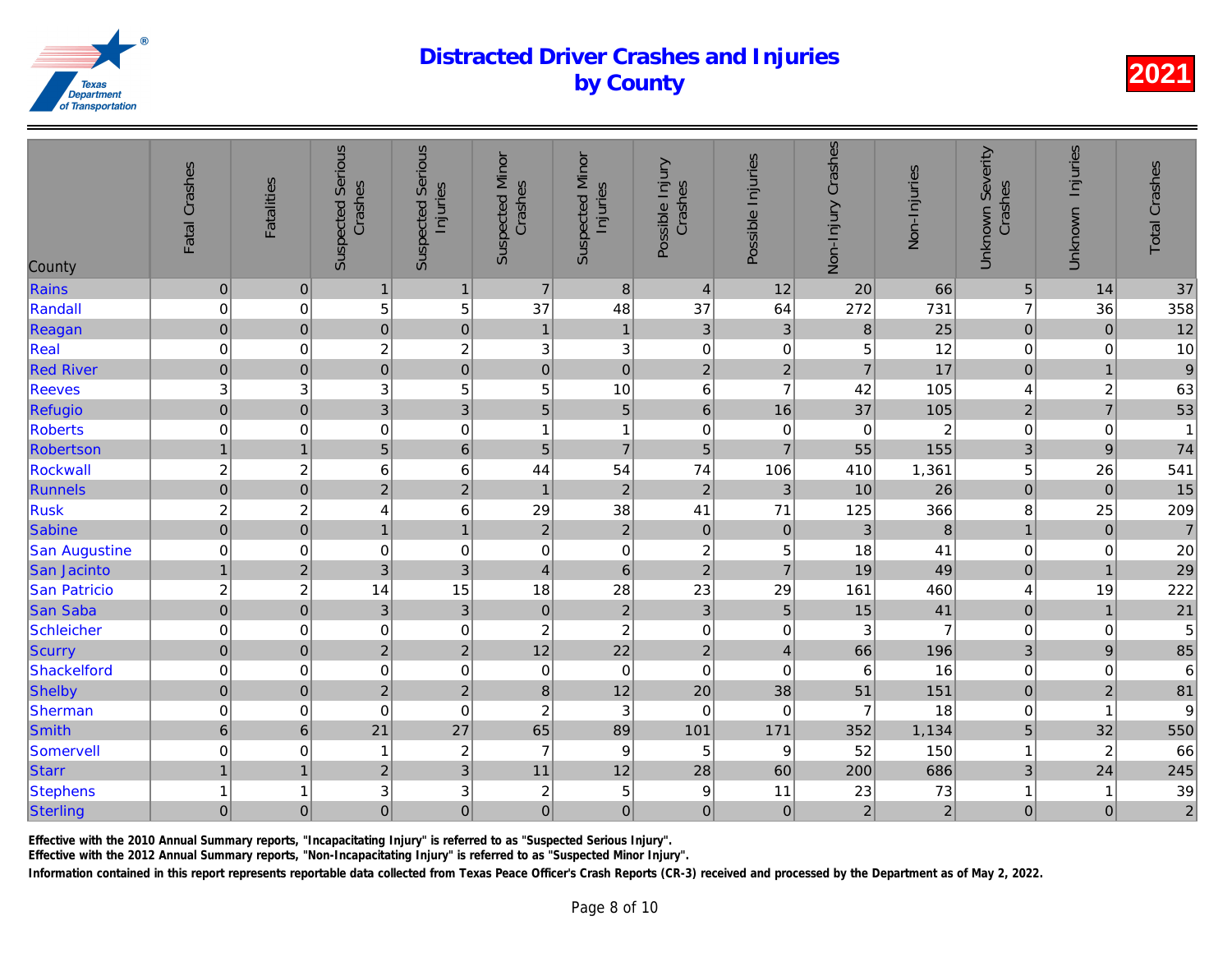| County           | Fatal Crashes             | <b>Fatalities</b>       | <b>Suspected Serious</b><br>Crashes | <b>Suspected Serious</b><br>Injuries | <b>Suspected Minor</b><br>Crashes | <b>Suspected Minor</b><br>Injuries | Possible Injury<br>Crashes | Possible Injuries | Non-Injury Crashes | Non-Injuries   |
|------------------|---------------------------|-------------------------|-------------------------------------|--------------------------------------|-----------------------------------|------------------------------------|----------------------------|-------------------|--------------------|----------------|
| Stonewall        | $\pmb{0}$                 | 0                       | 1                                   | $\mathbf{1}$                         | 0                                 | $\pmb{0}$                          | $\pmb{0}$                  | 0                 | 3                  | $\overline{4}$ |
| Sutton           | $\mathbf 0$               | $\pmb{0}$               | $\overline{2}$                      | $\ensuremath{\mathsf{3}}$            | $\pmb{0}$                         | $\mathbf{1}$                       | $\pmb{0}$                  | $\pmb{0}$         | $\mathsf g$        | 18             |
| Swisher          | $\mathbf 0$               | 0                       | $\overline{c}$                      | $\overline{c}$                       | $\ensuremath{\mathsf{3}}$         | 4                                  | $\mathbf{1}$               | 6                 | 18                 | 42             |
| <b>Tarrant</b>   | 12                        | 12                      | 174                                 | 197                                  | 830                               | 1,071                              | 1,275                      | 1,868             | 3,957              | 13,183         |
| <b>Taylor</b>    | $\mathbf{1}$              | -1                      | 9                                   | 9                                    | 41                                | 50                                 | 71                         | 121               | 214                | 667            |
| <b>Terrell</b>   | $\mathbf 0$               | $\boldsymbol{0}$        | $\mathbf 0$                         | $\pmb{0}$                            | $\boldsymbol{0}$                  | $\pmb{0}$                          | $\mathbf 0$                | $\mathbf{0}$      | $\mathbf 0$        | $\overline{0}$ |
| <b>Terry</b>     | $\mathbf{1}$              | 1                       | $\mathbf 0$                         | $\mathbf{1}$                         | 1                                 | $\mathbf{1}$                       | 4                          | 4                 | 25                 | 65             |
| Throckmorton     | $\mathbf 0$               | $\pmb{0}$               | $\mathbf 0$                         | $\pmb{0}$                            | $\pmb{0}$                         | $\pmb{0}$                          | $\mathbf 0$                | $\pmb{0}$         | $\mathbf{1}$       | $\overline{2}$ |
| <b>Titus</b>     | $\mathbf{1}$              | $\overline{\mathbf{1}}$ | 1                                   | $\overline{c}$                       | 13                                | 19                                 | 21                         | 40                | 71                 | 210            |
| <b>Tom Green</b> | $\mathbf{1}$              | $\overline{1}$          | 3                                   | $\overline{4}$                       | 17                                | 26                                 | $\boldsymbol{8}$           | 13                | 78                 | 242            |
| <b>Travis</b>    | 14                        | 16                      | 150                                 | 172                                  | 793                               | 1,089                              | 966                        | 1,609             | 2,309              | 8,151          |
| Trinity          | $\boldsymbol{0}$          | $\mathbf 0$             | $\mathbf{1}$                        | $\mathbf{1}$                         | $\,$ 6 $\,$                       | $\bf 8$                            | $\sqrt{2}$                 | $\sqrt{2}$        | 19                 | 45             |
| Tyler            | $\mathbf{1}$              | 1                       | 1                                   | $\overline{c}$                       | $\overline{4}$                    | 5                                  | $\mathbf 3$                | 5                 | 11                 | 36             |
| <b>Upshur</b>    | $\mathbf{1}$              | $\overline{1}$          | $\overline{4}$                      | $\overline{5}$                       | 21                                | 30                                 | 17                         | 41                | 85                 | 275            |
| <b>Upton</b>     | $\mathbf{1}$              | 1                       | $\ensuremath{\mathsf{3}}$           | $\mathsf 3$                          | 0                                 | $\mathbf{1}$                       | $\mathbf 0$                | $\mathbf 0$       | $\overline{c}$     | 6              |
| <b>Uvalde</b>    | $\mathbf 0$               | $\boldsymbol{0}$        | $\overline{4}$                      | $\,$ 6 $\,$                          | $\bf 8$                           | 10                                 | 10                         | 19                | 86                 | 267            |
| <b>Val Verde</b> | $\mathbf{1}$              | 1                       | $\ensuremath{\mathsf{3}}$           | 3                                    | 19                                | 25                                 | 22                         | 35                | 152                | 473            |
| Van Zandt        | $\overline{0}$            | $\pmb{0}$               | $\overline{7}$                      | $\overline{7}$                       | 10                                | 25                                 | 13                         | 26                | 59                 | 174            |
| Victoria         | $\pmb{0}$                 | $\mathbf 0$             | $\overline{7}$                      | $\overline{7}$                       | 10                                | 16                                 | 16                         | 24                | 92                 | 222            |
| <b>Walker</b>    | $\mathbf 0$               | $\overline{0}$          | $\overline{4}$                      | $\overline{4}$                       | 18                                | 26                                 | 20                         | 34                | 97                 | 343            |
| <b>Waller</b>    | 4                         | 4                       | 14                                  | 20                                   | 18                                | 24                                 | 29                         | 49                | 213                | 570            |
| Ward             | $\mathbf{1}$              | $\overline{1}$          | $\mathbf{1}$                        | $\mathbf{1}$                         | 3                                 | $\sqrt{3}$                         | $\boldsymbol{2}$           | $\overline{c}$    | $\,6\,$            | 17             |
| Washington       | $\ensuremath{\mathsf{3}}$ | 4                       | $\,6$                               | 8                                    | 14                                | 21                                 | $\overline{7}$             | 13                | 108                | 282            |
| Webb             | $\overline{2}$            | $\overline{2}$          | $\bf8$                              | 9                                    | 56                                | 71                                 | 52                         | 100               | 276                | 940            |
| Wharton          | $\overline{c}$            | $\overline{c}$          | $\,6$                               | $\overline{7}$                       | 18                                | 22                                 | 17                         | 24                | 53                 | 193            |
| <b>Wheeler</b>   | $\overline{0}$            | $\boldsymbol{0}$        | $\mathbf 0$                         | $\mathbf 0$                          | 3                                 | 3                                  | $\mathbf{1}$               | $\overline{2}$    | 15                 | 33             |
| Wichita          | $\overline{c}$            | 3                       | 10                                  | 12                                   | 100                               | 127                                | 83                         | 120               | 690                | 1,883          |

Effective with the 2010 Annual Summary reports, "Incapacitating Injury" is referred to as "Suspected Serious Injury".

Effective with the 2012 Annual Summary reports, "Non-Incapacitating Injury" is referred to as "Suspected Minor Injury".